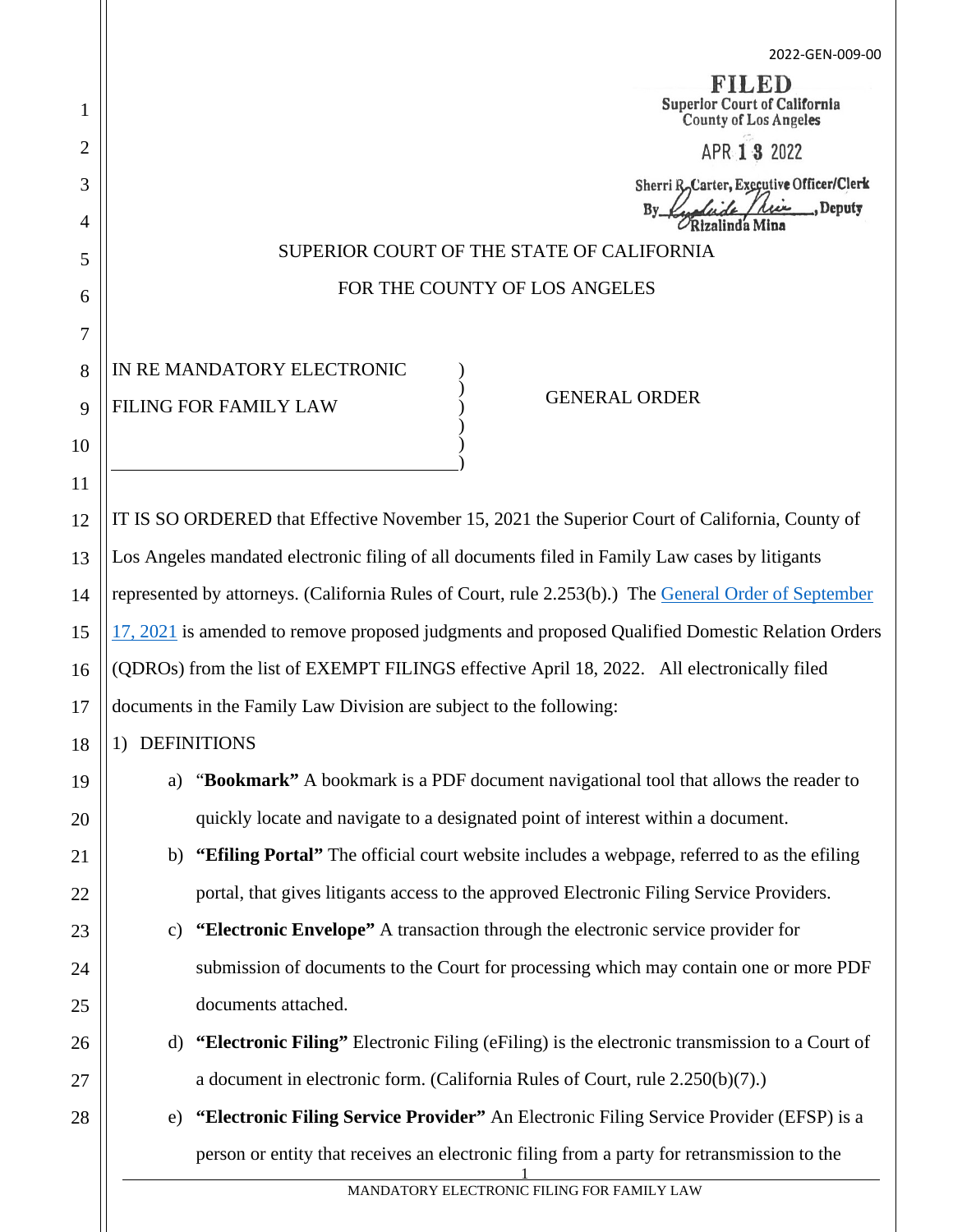| $\mathbf{1}$   | Court. In the submission of filings, the EFSP does so on behalf of the electronic filer and       |  |  |  |
|----------------|---------------------------------------------------------------------------------------------------|--|--|--|
| $\overline{2}$ | not as an agent of the Court. (California Rules of Court, rule 2.250(b)(8).)                      |  |  |  |
| 3              | "Electronic Signature" For purposes of these local rules and in conformity with Code of<br>f)     |  |  |  |
| 4              | Civil Procedure section 17, subdivision $(b)(3)$ , section 34, and section 1010.6, subdivision    |  |  |  |
| 5              | $(b)(2)$ , Government Code section 68150, subdivision (g), and California Rules of Court,         |  |  |  |
| 6              | rule 2.257, the term "Electronic Signature" is generally defined as an electronic sound,          |  |  |  |
| 7              | symbol, or process attached to or logically associated with an electronic record and              |  |  |  |
| 8              | executed or adopted by a person with the intent to sign the electronic record.                    |  |  |  |
| 9              | "Hyperlink" An electronic link providing direct access from one distinctively marked<br>g)        |  |  |  |
| 10             | place in a hypertext or hypermedia document to another in the same or different document.         |  |  |  |
| 11             | "Portable Document Format" A digital document format that preserves all fonts,<br>h)              |  |  |  |
| 12             | formatting, colors and graphics of the original source document, regardless of the                |  |  |  |
| 13             | application platform used.                                                                        |  |  |  |
| 14             | MANDATORY ELECTRONIC FILING<br>2)                                                                 |  |  |  |
| 15             | <b>Trial Court Records</b><br>a)                                                                  |  |  |  |
| 16             | Pursuant to Government Code section 68150, trial court records may be created, maintained,        |  |  |  |
| 17             | and preserved in electronic format. Any document that the Court receives electronically must      |  |  |  |
| 18             | be clerically processed and must satisfy all legal filing requirements in order to be filed as an |  |  |  |
| 19             | official court record (California Rules of Court, rules 2.100, et seq. and 2.253(b)(6)).          |  |  |  |
| 20             | b) Represented Litigants                                                                          |  |  |  |
| 21             | Pursuant to California Rules of Court, rule 2.253(b), represented litigants are required to       |  |  |  |
| 22             | electronically file documents with the Court through an approved EFSP.                            |  |  |  |
| 23             | <b>Public Notice</b><br>C)                                                                        |  |  |  |
| 24             | The Court will issue a Public Notice with effective dates the Court requires parties to           |  |  |  |
| 25             | electronically file documents through one or more approved EFSPs. Public Notices containing       |  |  |  |
| 26             | effective dates and the list of EFSPs are available on the Court's website, at www.lacourt.org.   |  |  |  |
| 27             |                                                                                                   |  |  |  |
| 28             |                                                                                                   |  |  |  |

 $\mathcal{P}$ MANDATORY ELECTRONIC FILING FOR FAMILY LAW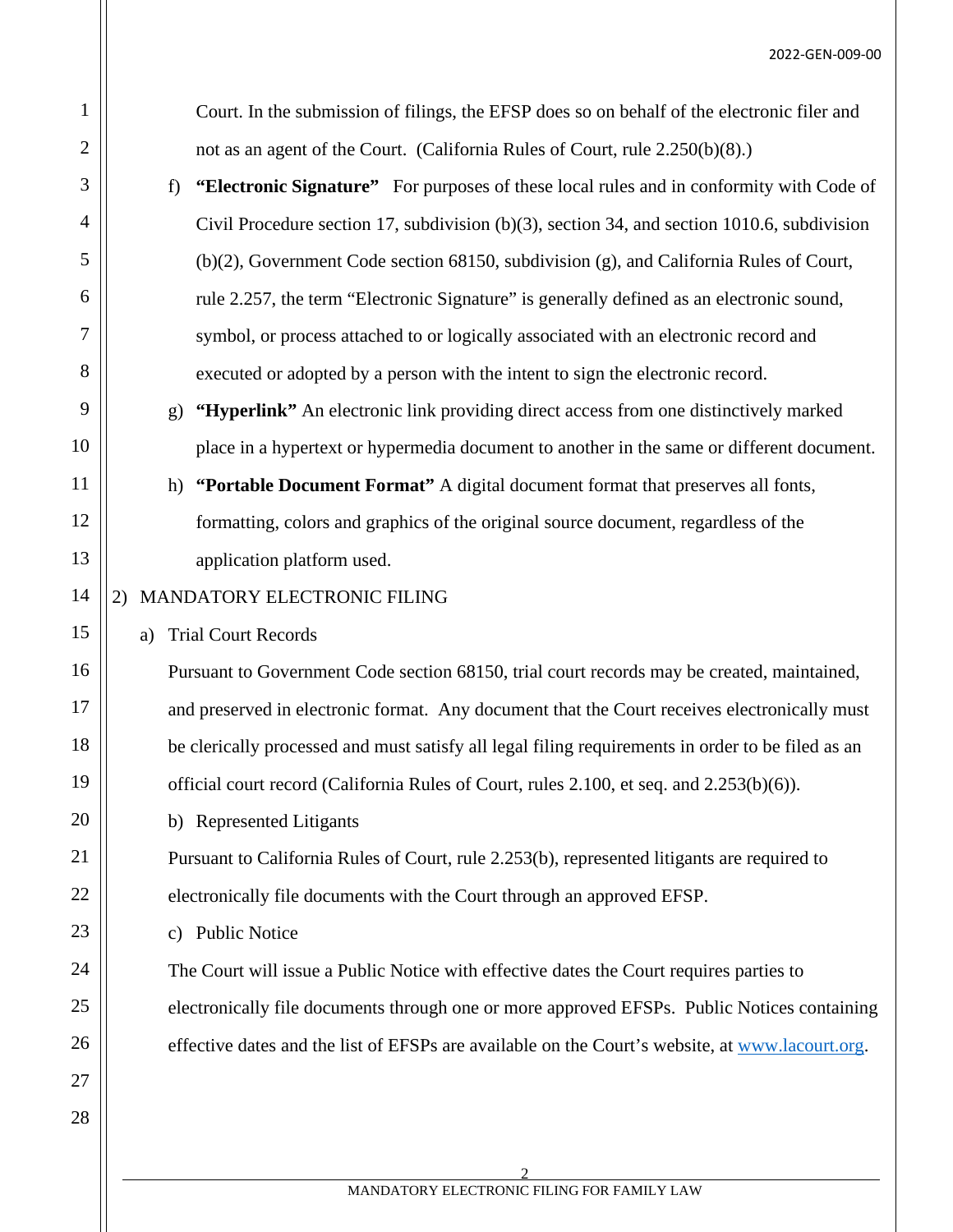### 3) EXEMPT LITIGANTS

- a) Pursuant to California Rules of Court, rule 2.253(b)(2), self-represented litigants are exempt from mandatory electronic filing requirements.
- b) Pursuant to Code of Civil Procedure section 1010.6, subdivision (d)(3) and California Rules of Court, rule 2.253(b)(4), any party may make application to the Court requesting to be excused from filing documents electronically and be permitted to file documents by conventional means if the party shows undue hardship or significant prejudice.
- 8 9 10 11 12 c) The Local Child Support Agency and Department of Child Support Services are exempt from this order mandating electronic filing through an EFSP and may electronically file documents in accordance with the documents eligible for filing in the statewide Department of Child Support Services filing interface and as agreed upon with the Superior Court of CA, County of Los Angeles.

#### 4) EXEMPT FILINGS

- a) The following documents shall not be filed electronically:
	- i) Peremptory Challenges or Challenges for Cause of a Judicial Officer pursuant to Code of Civil Procedure sections 170.6 or 170.3;
- ii) Bonds/Undertaking documents;
	- iii) Trial and Evidentiary Hearing Exhibits;
- iv) Documents submitted conditionally under seal. The actual motion or application shall be electronically filed. A courtesy copy of the electronically filed motion or application to submit documents conditionally under seal must be provided with the documents submitted conditionally under seal;
	- v) Documents filed in a case initiated by the Local Child Support Agency, except as specified in section 3(c) of this order.
	- vi) Lodged documents attached to a Notice of Lodgment shall be lodged and/or served conventionally in paper form. The actual document entitled, "Notice of Lodgment," shall be filed electronically.

1

2

3

4

5

6

7

13

14

15

16

17

18

19

20

21

22

23

24

25

26

27

28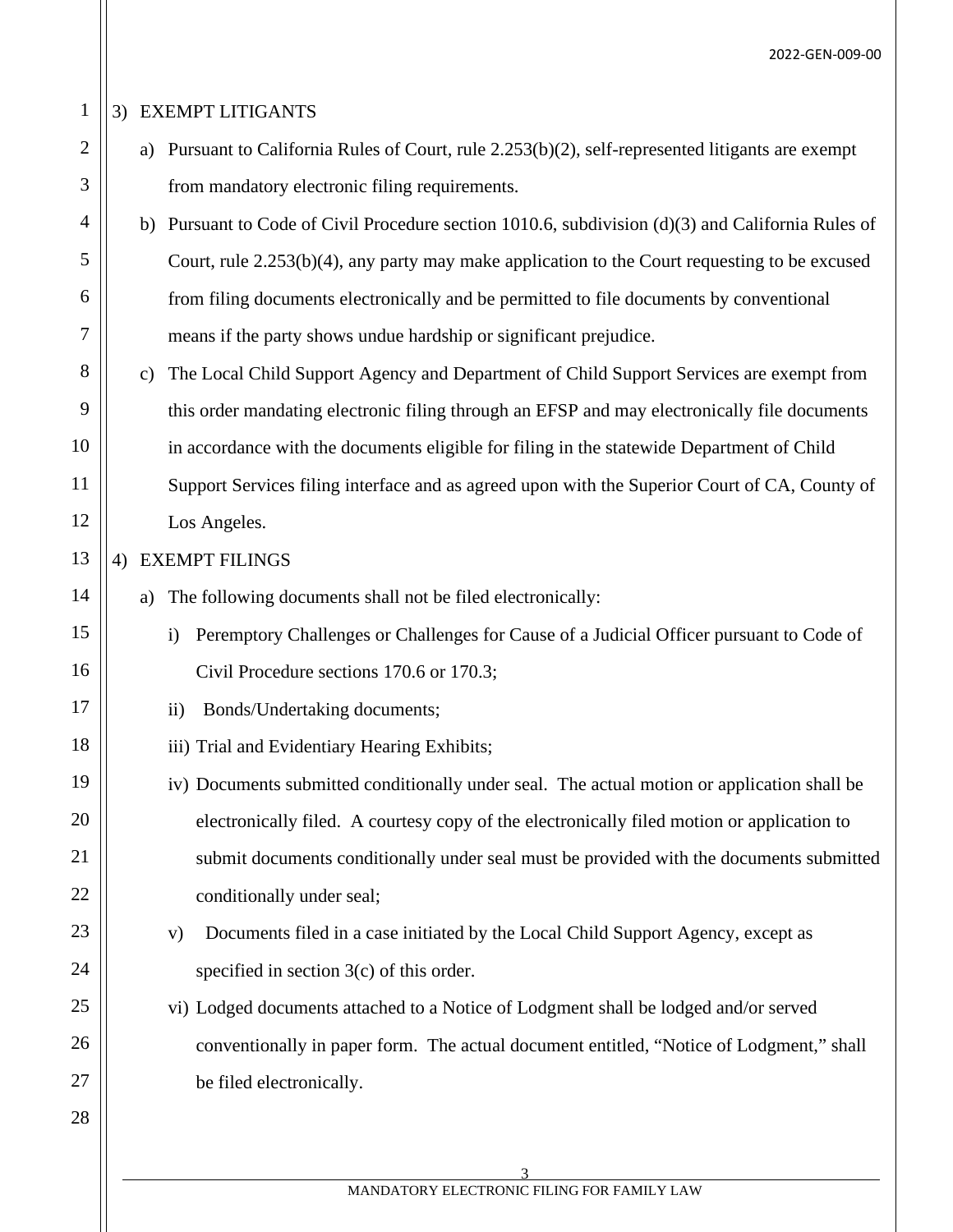#### 5) ELECTRONIC FILING SYSTEM WORKING PROCEDURES

- a) Electronic filing service providers must obtain and manage registration information for persons and entities electronically filing with the court.
- b) Court generated documents will be served via email resource account to the email address registered with the EFSP. The resource accounts that the court will use include:

| 6              | <b>Stanley Mosk Courthouse:</b>                                 | SMC-FLNotification@lacourt.org |
|----------------|-----------------------------------------------------------------|--------------------------------|
| 7              | Michael D. Antonovich Courthouse: AV-FLNotification@lacourt.org |                                |
| 8              | Chatsworth Courthouse:                                          | CH-FLNotification@lacourt.org  |
| 9              | Compton Courthouse:                                             | CM-FLNotification@lacourt.org  |
| $\overline{0}$ | Long Beach Courthouse:                                          | LB-FLNotification@lacourt.org  |
| $\overline{1}$ | Pomona South Courthouse:                                        | PS-FLNotification@lacourt.org  |
| $\overline{2}$ | Pasadena Courthouse:                                            | PD-FLNotification@lacourt.org  |
| 3              | Torrance Courthouse:                                            | TR-FLNotification@lacourt.org  |
| $\overline{A}$ | Inglewood Courthouse:                                           | IW-FLNotification@lacourt.org  |
| $\overline{5}$ | Santa Monica Courthouse:                                        | SM-FLNotification@lacourt.org  |
| 6              | Van Nuys East Courthouse:                                       | VE-FLNotification@lacourt.org  |
| $\overline{7}$ | <b>Whittier Courthouse:</b>                                     | WH-FLNotification@lacourt.org  |

c) Litigant and attorney generated orders will be conformed and filed copy returned to the submitting party. The submitting party shall thereafter serve all other persons entitled to notice.

#### 6) TECHNICAL REQUIREMENTS

- a) Electronic documents must be electronically filed in PDF, text searchable format when technologically feasible without impairment of the document's image**.**
- b) The table of contents for any filing must be bookmarked.
- c) Electronic documents, including but not limited to, declarations, proofs of service, and exhibits, must be bookmarked within the document pursuant to California Rules of Court, rule 3.1110(f)(4). Electronic bookmarks must include links to the first page of each bookmarked
- 28

27

26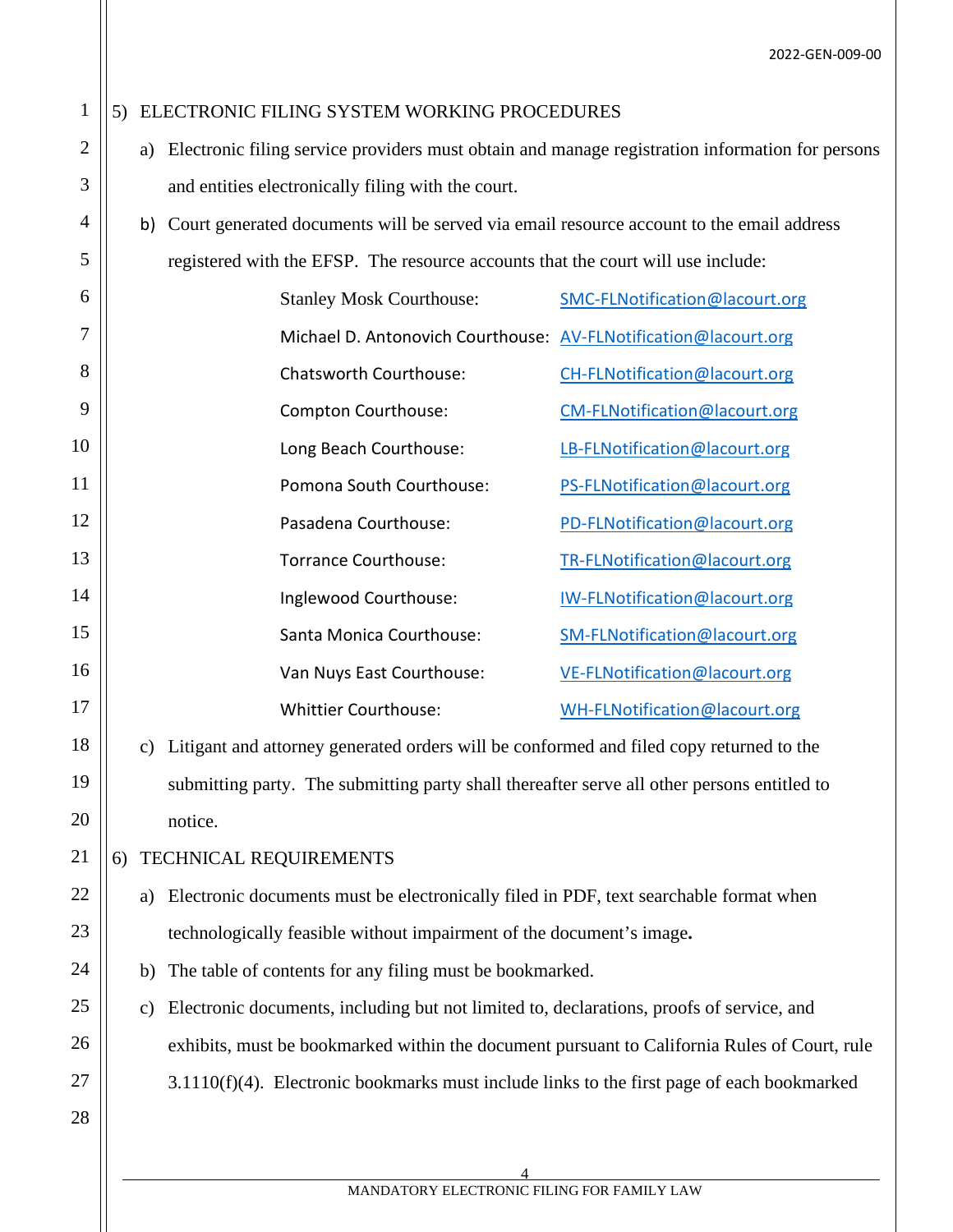| $\mathbf{1}$ |              | item (e.g. exhibits, declarations, deposition excerpts) and with bookmark titles that identify the |  |  |
|--------------|--------------|----------------------------------------------------------------------------------------------------|--|--|
| 2            |              | bookmarked item and briefly describe the item.                                                     |  |  |
| 3            | d)           | Attachments to primary documents must be bookmarked.                                               |  |  |
| 4            |              | Exhibits (including exhibits to requests for orders and declarations);<br>$\mathbf{i}$             |  |  |
| 5            |              | Transcripts (including excerpts within transcripts);<br>$\rm ii)$                                  |  |  |
| 6            |              | Points and Authorities;<br>$\overline{iii}$ )                                                      |  |  |
| 7            |              | Citations; and<br>iv)                                                                              |  |  |
| 8            |              | Supporting Briefs.<br>V)                                                                           |  |  |
| 9            | e)           | Use of hyperlinks within documents (including attachments and exhibits) is strongly                |  |  |
| 10           |              | encouraged.                                                                                        |  |  |
| 11           | f)           | <b>Accompanying Documents</b>                                                                      |  |  |
| 12           |              | Each document accompanying a single pleading must be electronically filed as a separate            |  |  |
| 13           |              | digital PDF document.                                                                              |  |  |
| 14           | g)           | <b>Multiple Documents</b>                                                                          |  |  |
| 15           |              | Multiple documents relating to one case can be uploaded in one envelope transaction.               |  |  |
| 16           |              | h) Writs and Abstracts                                                                             |  |  |
| 17           |              | Writs and Abstracts must be submitted as a separate electronic envelope.                           |  |  |
| 18           | $\mathbf{i}$ | <b>Sealed Documents</b>                                                                            |  |  |
| 19           |              | If and when a judicial officer orders documents to be filed under seal, those documents must be    |  |  |
| 20           |              | filed electronically (unless exempted under paragraph 4); the burden of accurately designating     |  |  |
| 21           |              | the documents as sealed at the time of electronic submission is the submitting party's             |  |  |
| 22           |              | responsibility.                                                                                    |  |  |
| 23           | j)           | Redaction                                                                                          |  |  |
| 24           |              | Pursuant to California Rules of Court, rule 1.201, it is the submitting party's responsibility to  |  |  |
| 25           |              | redact confidential information (such as using initials for names of minors, using the last four   |  |  |
| 26           |              | digits of a social security number, and using the year for date of birth) so that the information  |  |  |
| 27           |              | shall not be publicly displayed.                                                                   |  |  |
| 28           |              |                                                                                                    |  |  |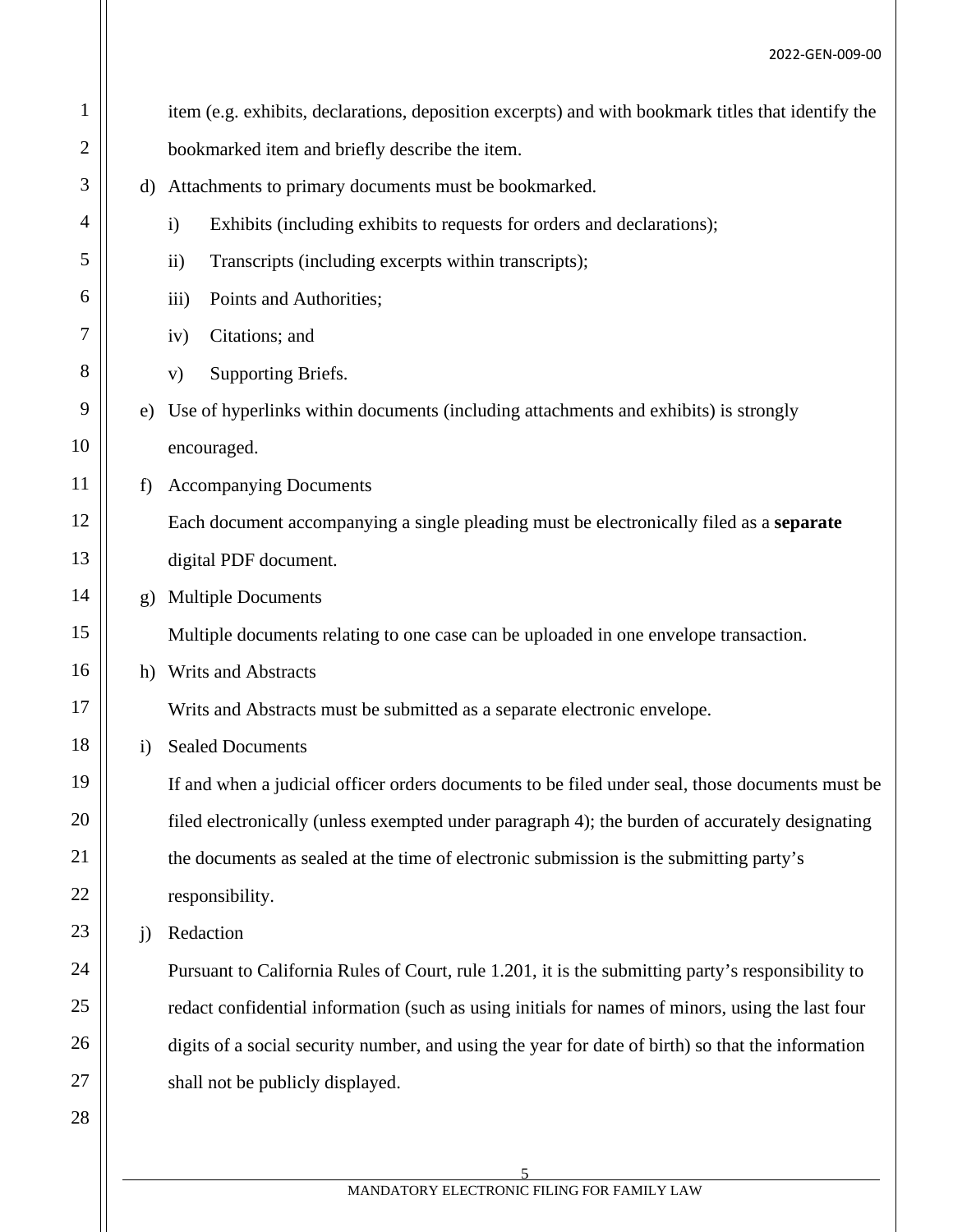2022-GEN-009-00

## 1

2

3

4

5

6

7

8

9

10

11

12

13

14

15

16

17

19

20

21

22

23

24

25

26

27

28

#### 7) ELECTRONIC FILING SCHEDULE

#### a) Filed Date

i) Any document received electronically by the court between 12:00 am and 11:59:59 pm shall be deemed to have been effectively filed on that court day if accepted for filing. Any document received electronically on a non-court day, is deemed to have been effectively filed on the next court day if accepted. (California Rules of Court, rule 2.253(b)(6); Code Civ. Proc. § 1010.6(b)(3).)

# ii) Notwithstanding any other provision of this order, if a digital document is not filed in due course because of: (1) an interruption in service; (2) a transmission error that is not the fault of the transmitter; or (3) a processing failure that occurs after receipt, the Court may order, either on its own motion or by noticed motion submitted with a declaration for Court consideration, that the document be deemed filed and/or that the document's filing date conform to the attempted transmission date.

#### 8) EX PARTE APPLICATIONS

Ex parte applications, not including Restraining Order matters, and all documents in support or opposition thereof must be electronically filed. A Restraining Order ex parte application may be filed electronically or conventionally. See Local Rule  $5.3(a)(1)$  and  $(2)$ .

#### 18 9) DOCUMENTS FOR RELATED CASES

Documents in related cases must be electronically filed in the efiling portal for the designated case type of the related case (for example, documents in a civil matter that has been related to a family law matter must be electronically filed in the civil efiling portal).

#### 10) REQUESTS FOR ORDERS

Requests for Orders (RFO) will be automatically scheduled by the case management system on the next available date. A party may request a change to the system-assigned RFO or other hearing date by making a written request to continue and paying applicable fees thereon in advance of the hearing date.